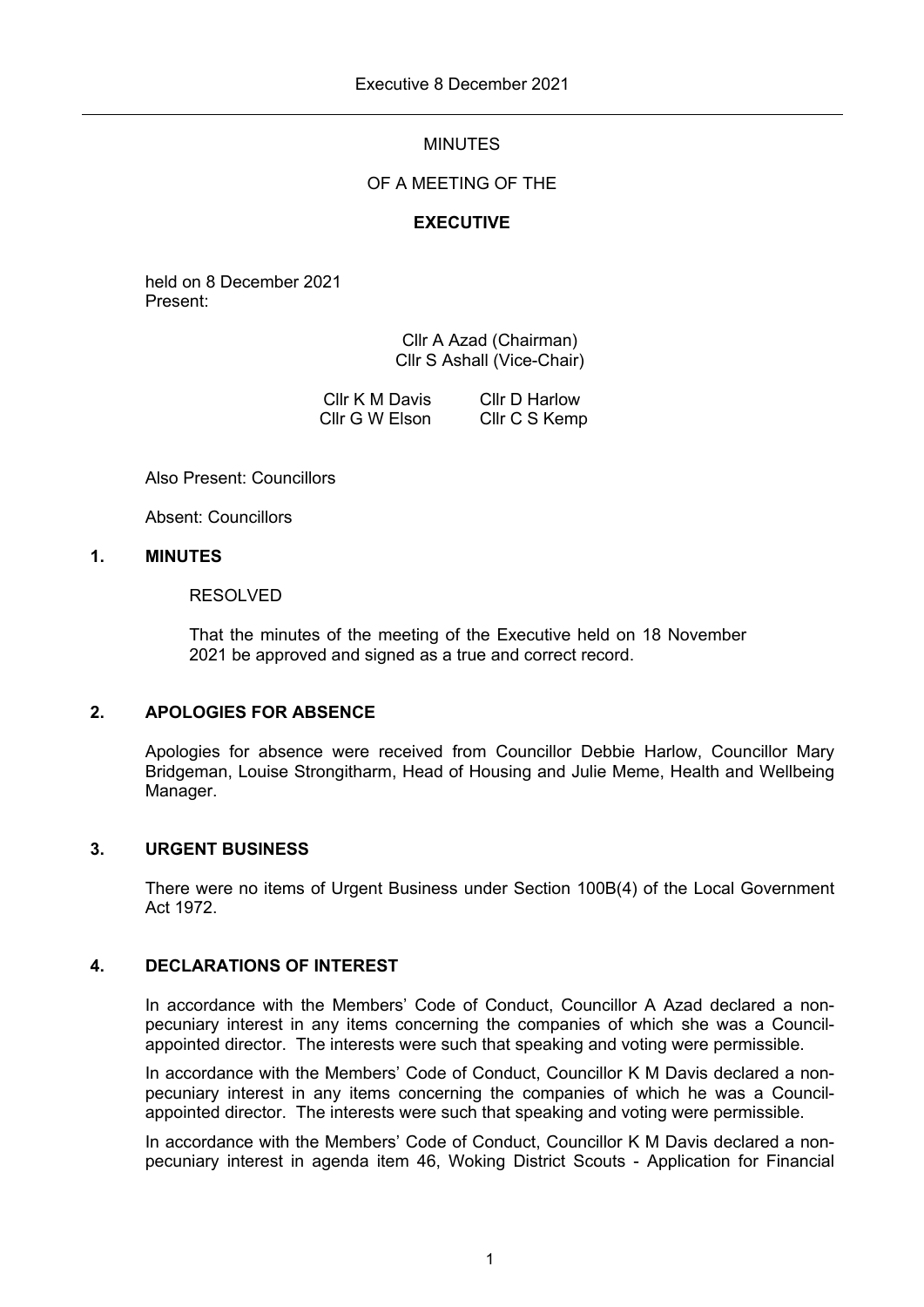Assistance, arising from his membership of the Scouting Association. The interest was such that speaking and voting were permissible.

In accordance with the Members' Code of Conduct, Councillor C S Kemp declared a nonpecuniary interest in any items concerning the companies of which he was a Councilappointed director. The interests were such that speaking and voting were permissible.

In accordance with the Members' Code of Conduct, Councillor C S Kemp declared a nonpecuniary interest in agenda item 20, LCAG Lift Up Together - Application for Financial Assistance, arising from him being listed on the website of the Charities Commission as Chairman. The interest was such that in the event of any discussion on this item Councillor Kemp would leave the Chamber.

In accordance with the Members' Code of Conduct, Councillor W Forster declared a nonpecuniary interest in agenda item 48, Woking ShopMobility - Application for Financial Assistance, arising from his role as a Council representative on the Group. The interest was such that speaking was permissible.

In accordance with the Officer Employment Procedure Rules, the Chief Executive, Julie Fisher, declared a disclosable personal interest (non-pecuniary) in any items concerning the companies of which she was a Council-appointed director. The interests were such that Mrs Fisher could advise the Executive on those items.

In accordance with the Officer Employment Procedure Rules, the Director of Legal and Democratic Services, Joanne McIntosh, declared a disclosable personal interest (nonpecuniary) in any items concerning the companies of which she was a Council-appointed director. The interests were such that Mrs McIntosh could advise the Executive on those items.

# **5. APPLICATIONS FOR FINANCIAL ASSISTANCE - ANNUAL REPORT EXE21-084**

The Leader of the Council, Councillor Azad, stated that the purpose of the final Executive meeting of the year was to resolve the Council's collective support for the most vulnerable people in the Borough, adding that the pandemic had shown the importance of local community and voluntary organisations.

The Portfolio Holder for Grants to Voluntary and Community Organisations, Councillor Ashall, introduced the report and stated that Woking had a long and proud history of providing financial and in-kind support to local voluntary and charitable organisations. Due to the financial effects of the pandemic, the Council had been unable to continue the same level of support as in previous years, with savings of circa £270,000 being been identified. However, the overall level of support provided to the sector amounted to over £1.7m and included discretionary rate relief, community lettings, car park passes and a small grants scheme.

The Executive had before it proposals which recommended grant awards of at least 10% less than the previous year, depending on factors such as the alignment with the Council's Health and Wellbeing Strategy and the level of reserves held. A balance between consistency and flexibility had been sought. All awards were provisional on the Council's approving the overall budget at its meeting on 10 February 2022.

Councillor Forster advised that it had been useful to hold the pre-meetings in advance of the Executive as it enabled cross-party support to be achieved for the majority of the applications, although expressed concern at the reduction in light of the grants budget remaining at the same level for many years and the pandemic reducing the opportunities for fundraising. He stated that the pandemic had shown the importance of the voluntary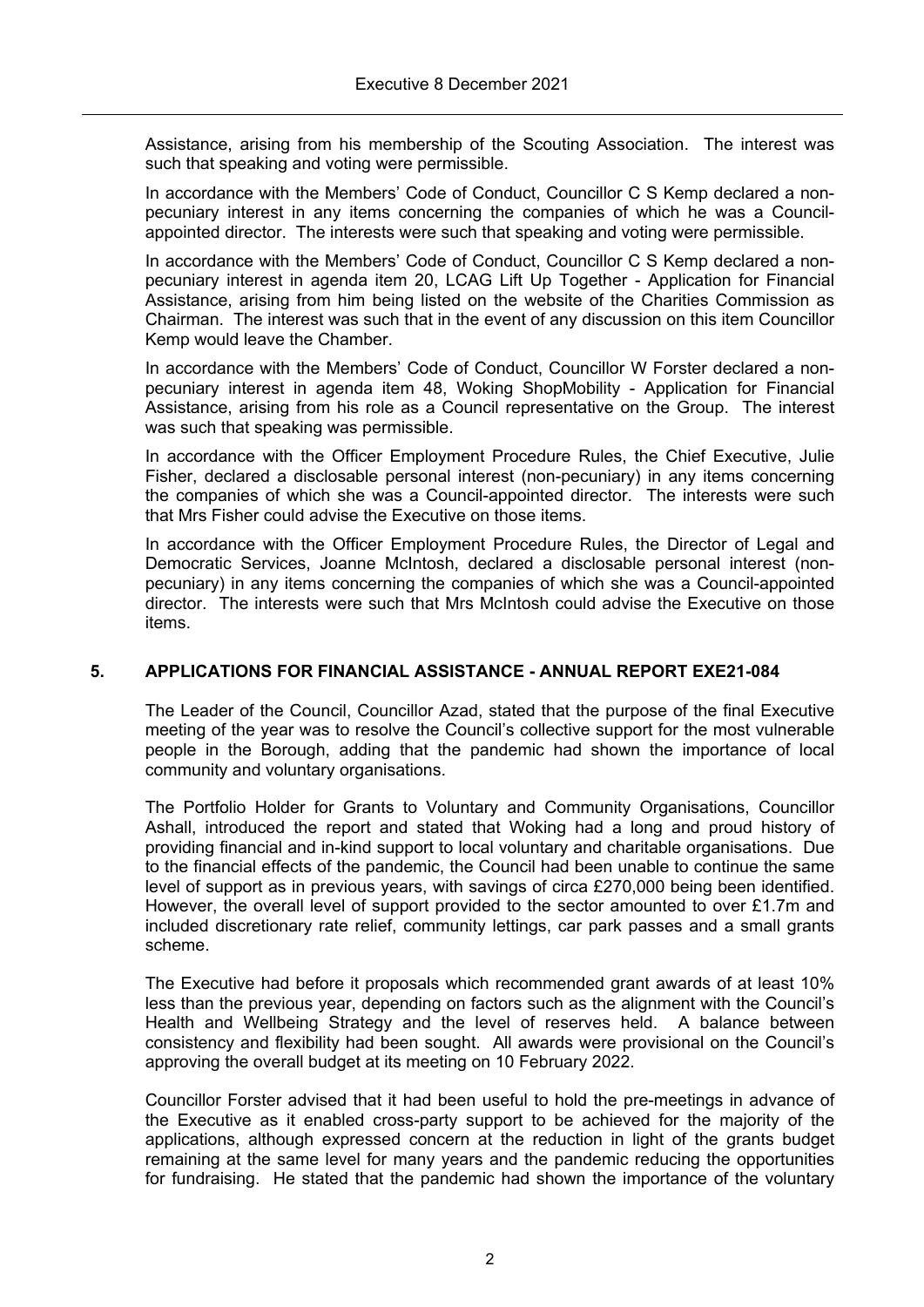sector; it was important to not make any reductions which could cost the Council more in the future; and that he understood the reasoning for the reductions, if not agreeing with them all.

### RESOLVED

- That (i) the report be noted; and
	- (ii) any unused funds remaining in the budget from the 2022/23 financial year be transferred to the Community Fund.
- Reason: To determine financial support for voluntary and community organisations through the Council's Community Grants Scheme for the 2022/23 financial year.

### **6. ANGELIC NETWORK CIC - APPLICATION FOR FINANCIAL ASSISTANCE EXE21-145**

### RESOLVED

That no grant be awarded.

Reason: The Group has not demonstrated sufficient justification for funding from the Community Grants Scheme.

# **7. BYFLEET BOWLS CLUB - APPLICATION FOR FINANCIAL ASSISTANCE EXE21-087**

#### RESOLVED

That no grant be awarded.

Reason: The Group has not submitted sufficient justification for a grant award from the Council's Community Grants Scheme.

#### **8. CARDINALS IN THE COMMUNITY - APPLICATION FOR FINANCIAL ASSISTANCE EXE21-088**

#### RESOLVED

That, subject to the outcome of the Council's budgetary process, a grant of £10,000 be awarded from service budgets towards the community development work and healthy living initiatives.

Reason: To enable the continuation of the community work undertaken by the Group.

# **9. CATALYST - APPLICATION FOR FINANCIAL ASSISTANCE EXE21-144**

The Executive received an application from Catalyst towards the cost of a programme which would provide training and mental health and wellbeing support to a group of young people and help them to discover their strengths and redesign their futures.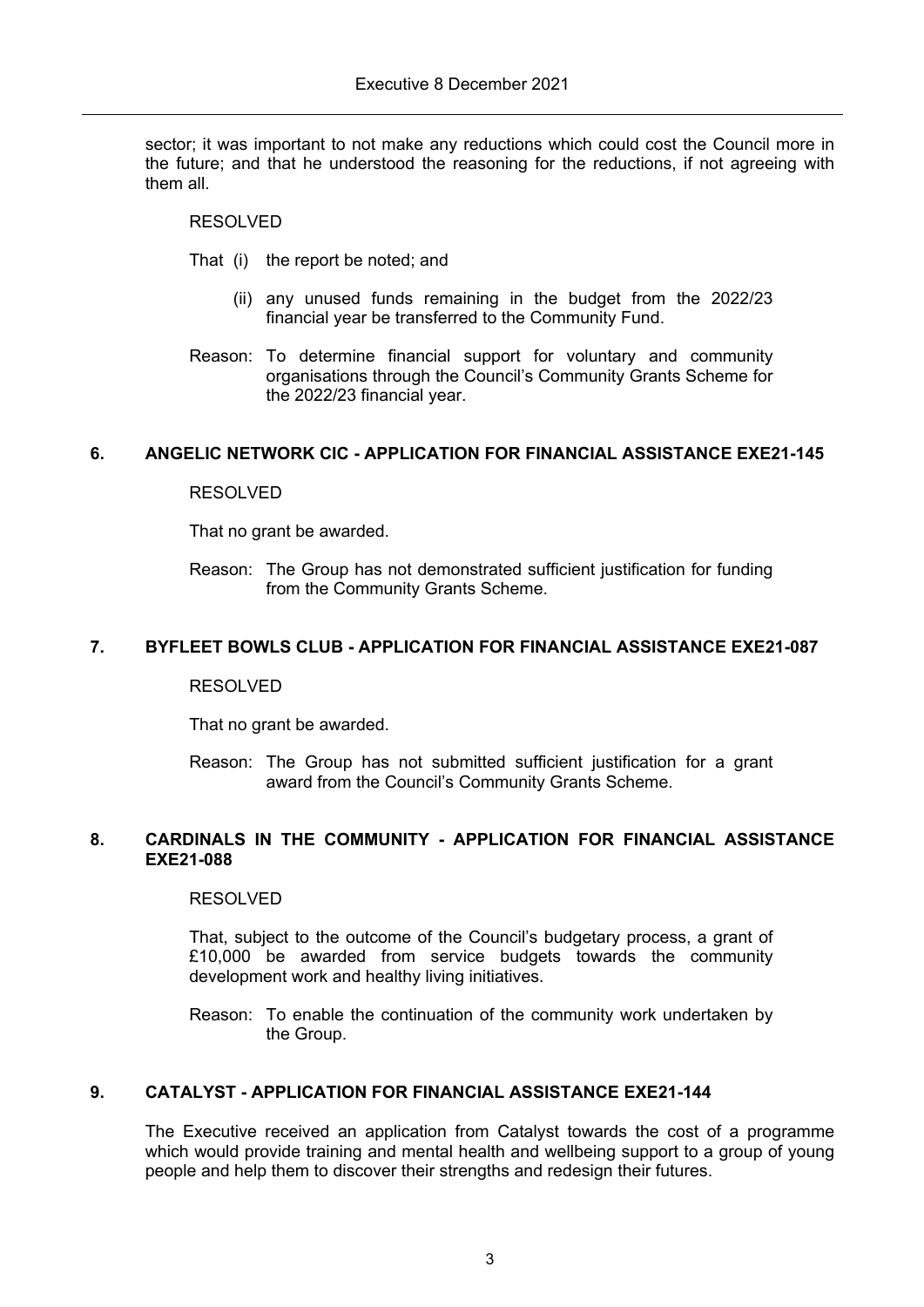Councillor Forster asked as to the assessment which had been made by the Council regarding the increased demand for its services. The Executive was advised that there had been a recognised increase in demand for these services at a national and local level. Having discussed the application with Catalyst, it had been agreed the way forward would be to support their application for funding through the Alliance and Health routes where additional funding for new initiatives and mental health services may be available.

# RESOLVED

That no grant be awarded.

Reason: The Council is not able to award the level of funds applied for towards the cost of the programmes set out in the application.

# **10. CHERRY TREES - APPLICATION FOR FINANCIAL ASSISTANCE EXE21-089**

# RESOLVED

That, subject to the outcome of the Council's budgetary process, a grant of up to £1,800 be awarded from the Community Grants Budget to cover the costs of providing tea visits to young people living in the Borough of Woking.

Reason: To support the invaluable work the Charity provides to young people in the Borough with severe learning and physical disabilities

### **11. CITIZENS ADVICE WOKING - APPLICATION FOR FINANCIAL ASSISTANCE EXE21- 090**

The Executive received an application for a revenue grant from Citizens Advice Woking towards the core service of the Charity, the Guildford County Court Helpdesk, the Financial Capability Programme and the service charge for the accommodation at Provincial House.

Councillor Forster asked as to the assessment undertaken by the Council in relation to the increased demand for services, in light of the effect on the group of reducing the annual grant. The Executive was advised that locally there had been an increase in demand consistent with national trends; during the first few months of 2021/22 a total of 2,200 clients had been helped with more than 7,000 different issues. Julie Fisher, Chief Executive, stated that she had spoken recently with Citizens Advice Woking and had been advised that further funding sources were being actively pursued.

# RESOLVED

That, subject to the outcome of the Council's budgetary process,

- (i) core funding of £189,000 be awarded from the Community Grants Budget to continue to support the core service of Citizens' Advice Woking;
- (ii) funding of £10,000 be awarded from the Community Grants Budget towards the costs of the Guildford County Court Help Desk;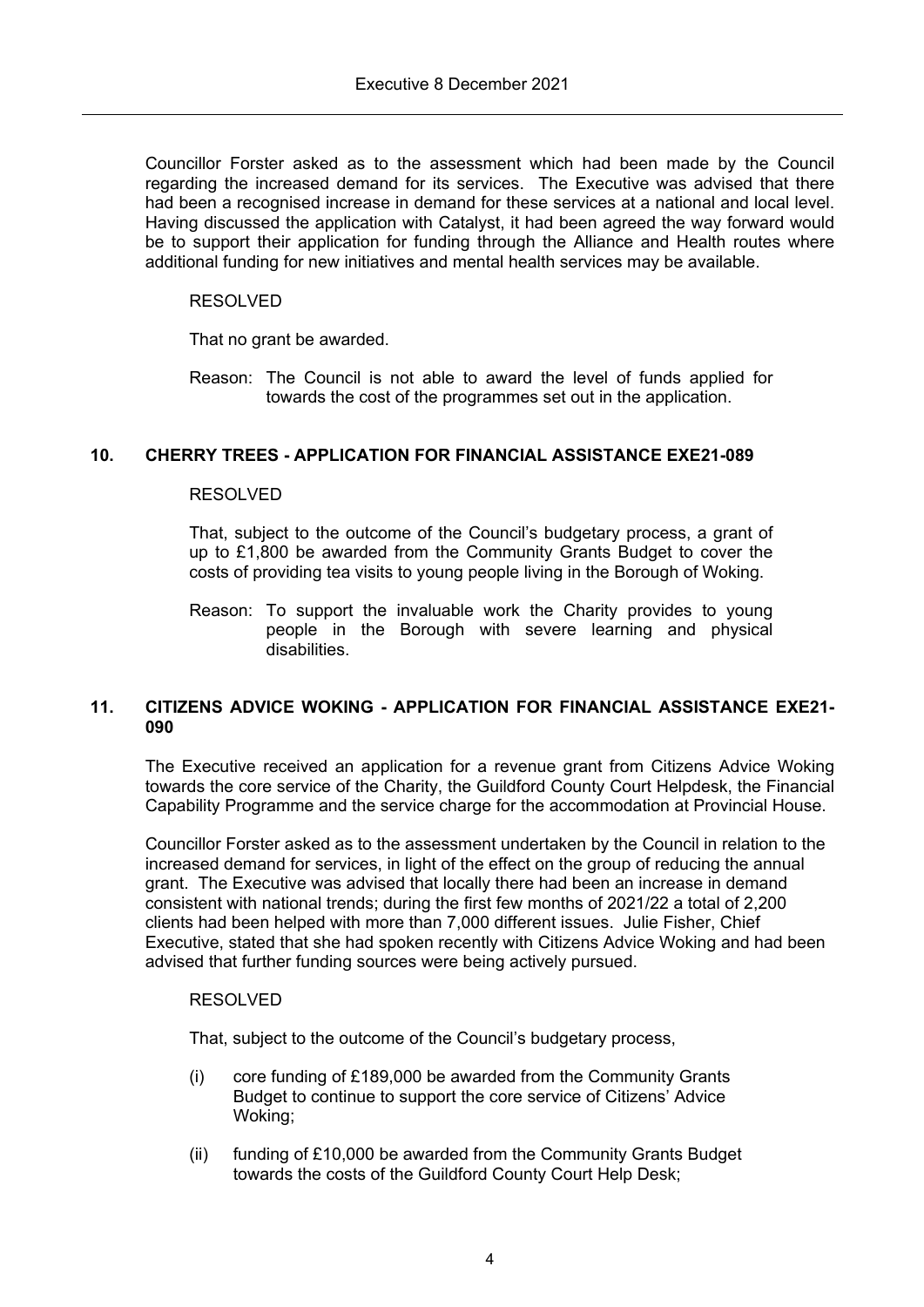- (iii) funding of £11,500 be awarded from the Community Grants Budget to ensure the continuation of the Financial Capability programme; and
- (iv) the Council continues to cover the service charge for the accommodation at Provincial House from the Community Grants Budget, which for next year will be circa £54,000.
- Reason: To enable the organisation to provide its services to Woking residents.

# **12. COMMUNITY ADVICE FORUM - APPLICATION FOR FINANCIAL ASSISTANCE EXE21- 091**

### RESOLVED

That no grant be awarded.

Reason: The application has not set out sufficient justification for a grant award to be extended, due to a large proportion of the grant being used for hire of the Maybury Centre and the Council's financial position.

# **13. CORAM LIFE EDUCATION - APPLICATION FOR FINANCIAL ASSISTANCE EXE21-092**

#### RESOLVED

That, subject to the outcome of the Council's budgetary process, a grant of £10,600 be awarded from the Community Grants Budget the revenue costs of the education programme in Woking.

Reason: To continue the support for Coram Life Education towards the delivery of its programmes to schoolchildren in the Borough.

#### **14. CROSSROADS CARE SURREY - APPLICATION FOR FINANCIAL ASSISTANCE EXE21-093**

#### RESOLVED

That, subject to the outcome of the Council's budgetary process, a grant of £7,500 be awarded from the Community Grants Budget towards the development and facilitation of a new club strategy, which will support its core offering of respite breaks to unpaid carers.

Reason: To enable families in the Woking area to receive the support of the service at St. Mary's Community Centre.

### **15. GASP MOTOR PROJECT - APPLICATION FOR FINANCIAL ASSISTANCE EXE21-095**

# RESOLVED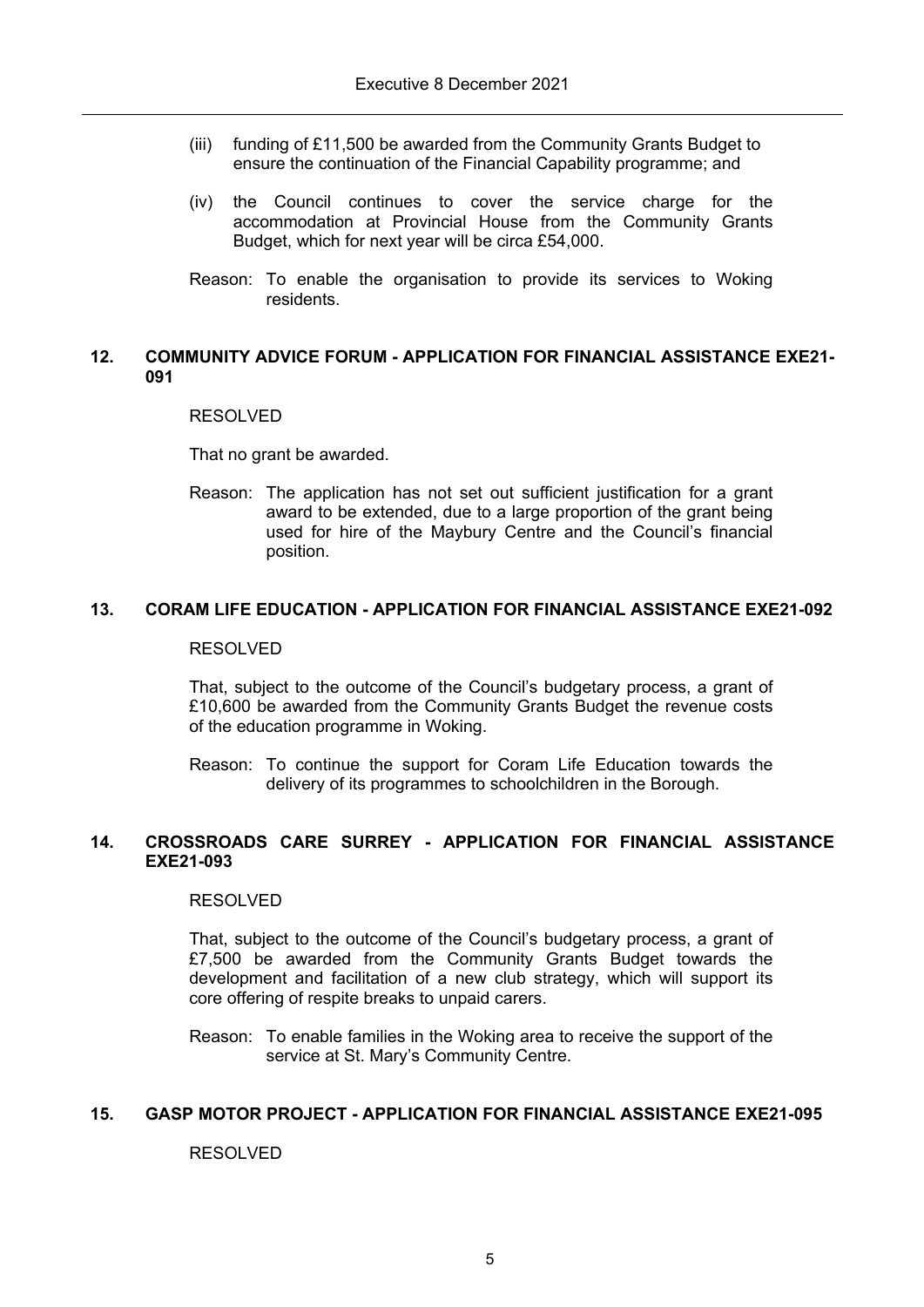That, subject to the outcome of the Council's budgetary process, a grant of £2,500 be awarded from the Community Grants Budget towards the provision of basic motor mechanics after-school courses in the Borough for young people who are at risk of becoming Not in Education, Employment or Training (NEET).

Reason: To assist young people in the Borough who may be disengaged with school to develop their skills and aspirations in basic motor mechanics.

# **16. HEADWAY SURREY - APPLICATION FOR FINANCIAL ASSISTANCE EXE21-096**

#### RESOLVED

That, subject to the outcome of the Council's budgetary process, a grant of £1,000 be awarded from the Community Grants Budget to support the work of Headway Surrey in Woking.

Reason: To ensure that services for those with an acquired head injury continue to be available in the Borough.

### **17. HOME-START RUNNYMEDE AND WOKING - APPLICATION FOR FINANCIAL ASSISTANCE EXE21-097**

#### RESOLVED

That, subject to the outcome of the Council's budgetary process, a grant of £9,000 be awarded from the Community Grants Budget to provide additional support to families in Woking.

Reason: To support the service of Home-Start Runnymede and Woking for families in most need of assistance residing with the Borough of Woking.

# **18. INTERGENERATIONAL MUSIC MAKING - APPLICATION FOR FINANCIAL ASSISTANCE EXE21-099**

#### RESOLVED

That, subject to the outcome of the Council's budgetary process, a revenue contribution of £1,250 be awarded from the Community Grants Budget towards the Rap Therapy project set out in the application.

Reason: To support the ambitions of the Group in supporting those in greatest need through the creation of intergenerational relationships between those in need of support.

### **19. LCAG LIFT UP TOGETHER - APPLICATION FOR FINANCIAL ASSISTANCE EXE21- 101**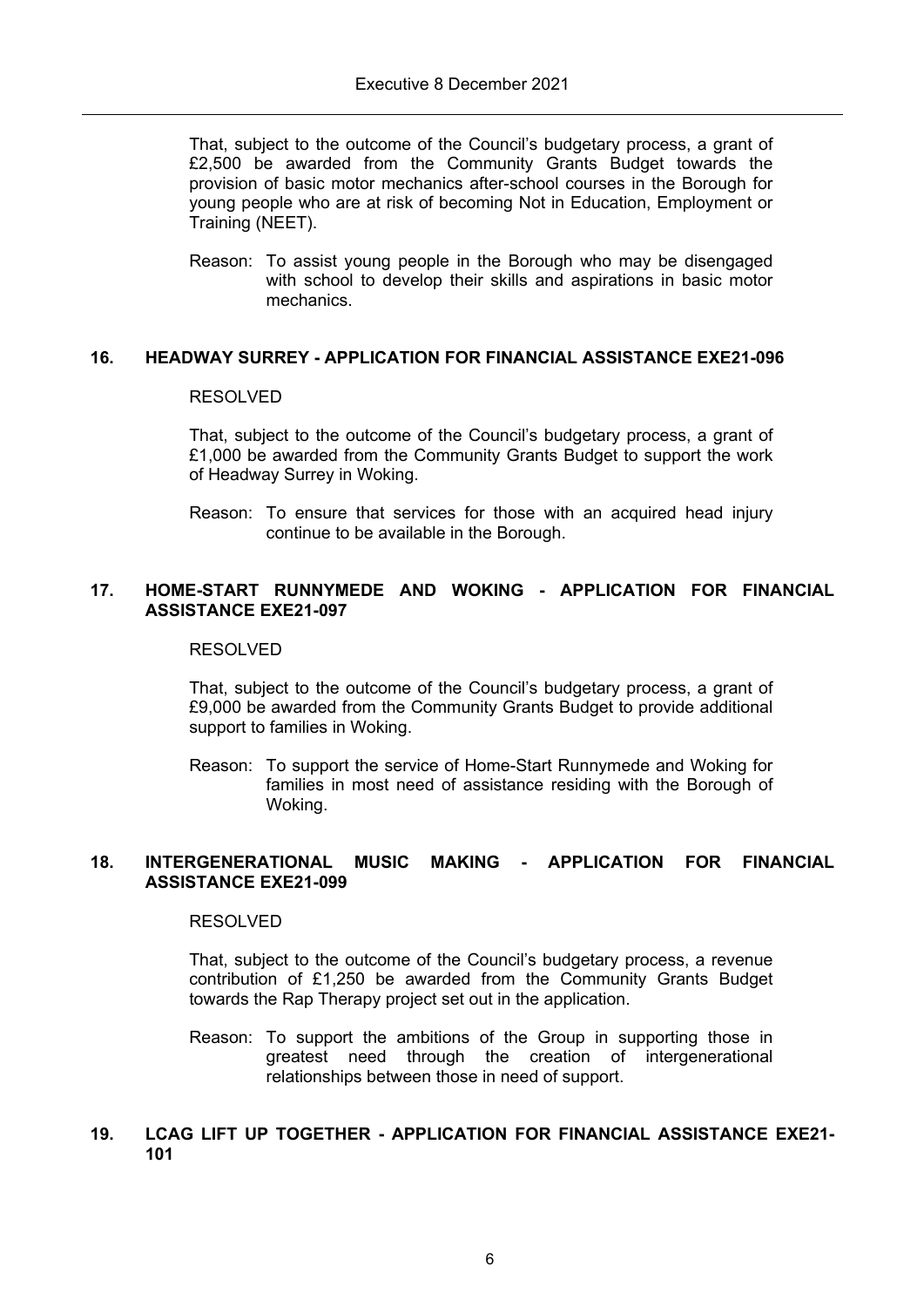That, subject to the outcome of the Council's budgetary process, a grant of £2,500 be awarded from the Community Grants Budget towards the Lift Up Together group.

Reason: To enable the support of those with mental health issues in Lakeview and the surrounding area in the absence of statutory support.

# **20. LET'S READ - APPLICATION FOR FINANCIAL ASSISTANCE EXE21-102**

### RESOLVED

That, subject to the outcome of the Council's budgetary process, funding of £6,000 be awarded from the Community Grants Budget towards the cost of the literacy improvement programme.

Reason: To support the Let's Read literacy improvement programme to improve literacy standards in the Borough.

# **21. MASCOT - APPLICATION FOR FINANCIAL ASSISTANCE EXE21-104**

#### RESOLVED

That, subject to the outcome of the Council's budgetary process, funding of £28,700 be awarded from the Community Grants Budget towards operational costs.

Reason: To enable the Group to build on its work taking place in Maybury and Sheerwater.

# **22. MEDIATION SURREY - APPLICATION FOR FINANCIAL ASSISTANCE EXE21-106**

### RESOLVED

That, subject to the outcome of the Council's budgetary process, a grant of £3,600 be awarded from the Community Grants Budget towards the running costs of the mediation service provided to residents of the Borough of Woking.

Reason: To enable the mediation service to be available for residents of the Borough.

# **23. OUTLINE - APPLICATION FOR FINANCIAL ASSISTANCE EXE21-107**

RESOLVED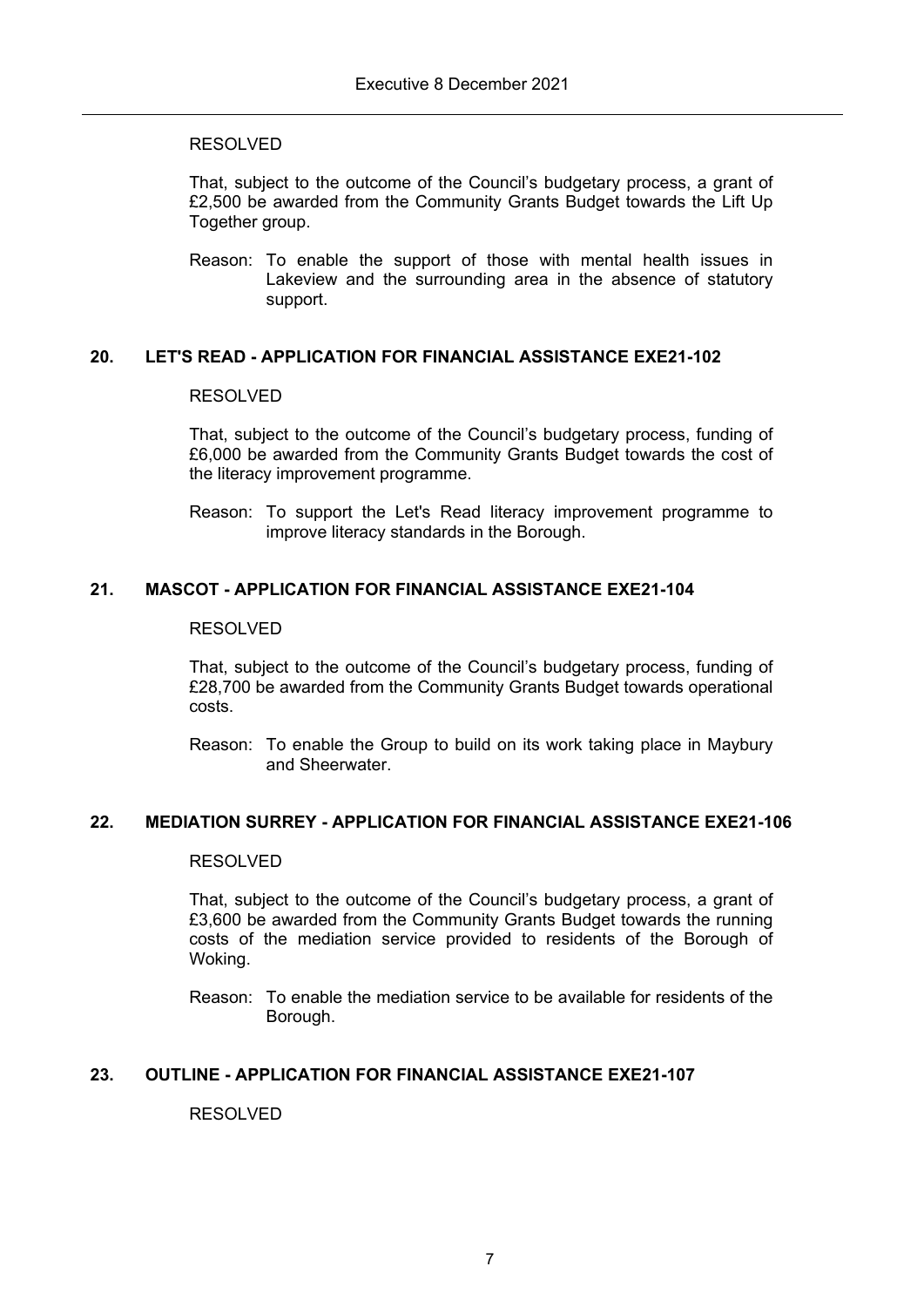That, subject to the outcome of the Council's budgetary process, a revenue grant of £5,400 be awarded from the Community Grants Budget towards the cost of running the helpline and the support group.

Reason: To provide support for the organisation and its operating costs.

# **24. RELATE WEST SURREY - APPLICATION FOR FINANCIAL ASSISTANCE EXE21-108**

### RESOLVED

That, subject to the outcome of the Council's budgetary process, funding of £5,000 revenue be awarded from the Community Grants Budget towards the service charge at Provincial House.

Reason: To support the Group in its activities by assisting with the costs of the service charge for the accommodation in Provincial House, Woking.

# **25. SIGHT FOR SURREY - APPLICATION FOR FINANCIAL ASSISTANCE EXE21-109**

### RESOLVED

That, subject to the outcome of the Council's budgetary process, a grant of £1,575 be awarded from the Community Grants Budget towards the cost of the Eye Clinic Liaison Officer and Hearing Loss Advisor supporting residents of the Borough, to be allocated at the discretion of Sight for Surrey.

Reason: To enable residents in Woking who have a visual impairment to benefit from the work of the Charity.

# **26. SURREY CARE TRUST - APPLICATION FOR FINANCIAL ASSISTANCE EXE21-110**

#### RESOLVED

That, subject to the outcome of the Council's budgetary process, a grant of £4,500 be awarded from the Community Grants Budget towards the free STEPS Alternative Learning Provision in Woking.

Reason: To enable Surrey Care Trust to continue to run the STEPS Youth Counselling service for 16 to 25 year olds in Woking.

# **27. SURREY NORTH AREA CRUSE BEREAVEMENT CARE - APPLICATION FOR FINANCIAL ASSISTANCE EXE21-112**

#### RESOLVED

That, subject to the outcome of the Council's budgetary process, a grant of £2,000 be awarded from the Community Grants Budget towards the running costs of the service in Woking.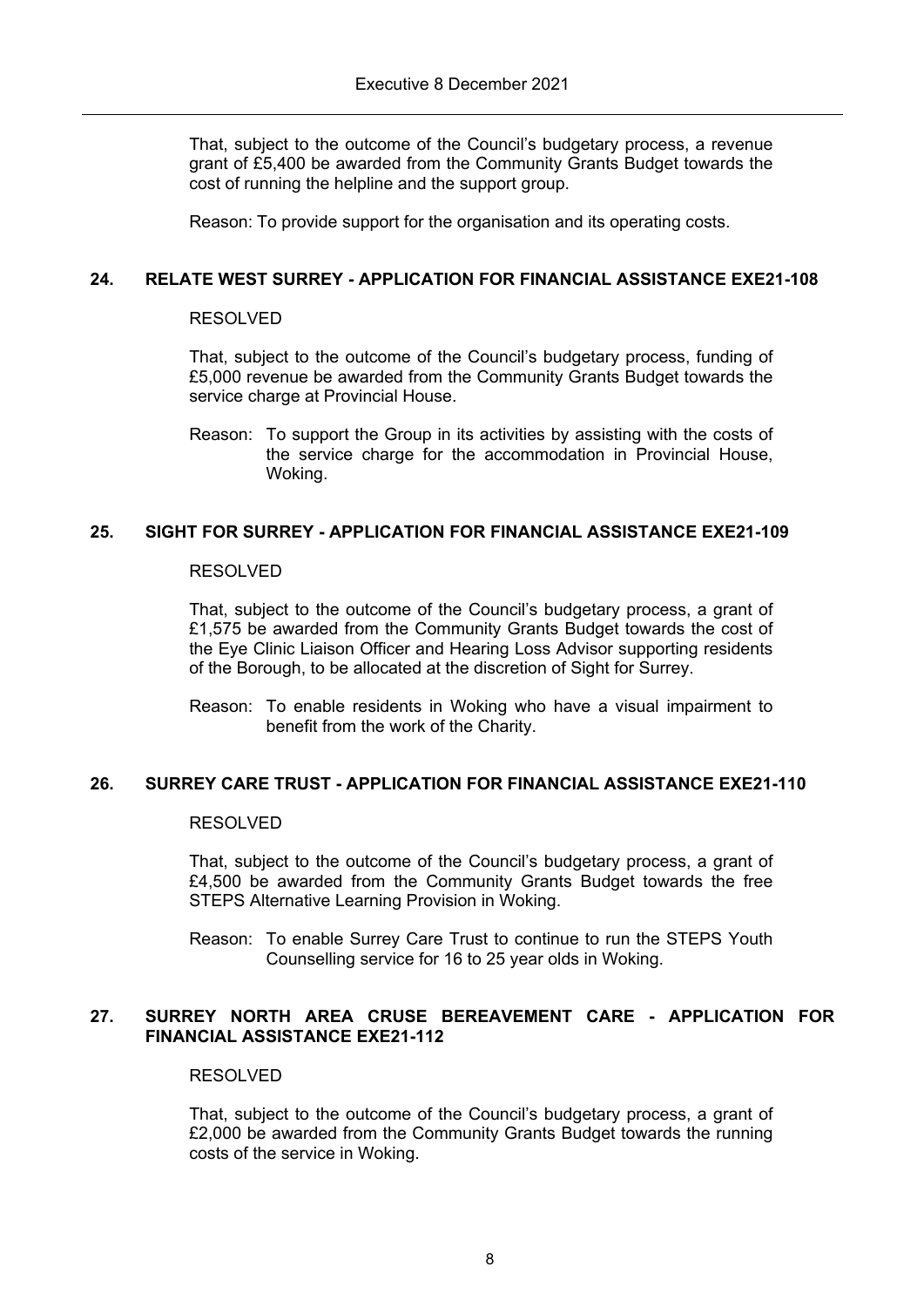Reason: The Council's support will ensure that the Organisation is able to continue to provide an essential service for individuals in the Borough who are directly affected by bereavement.

### **28. SURREY WELFARE RIGHTS UNIT - APPLICATION FOR FINANCIAL ASSISTANCE EXE21-113**

#### RESOLVED

That, subject to the outcome of the Council's budgetary process, a grant of £9,000 be awarded from the Community Grants Budget towards core costs, in particular the advice line and specialist casework.

Reason: To ensure the continued services of the Unit for Woking residents.

### **29. TALK SURREY - APPLICATION FOR FINANCIAL ASSISTANCE EXE21-114**

### RESOLVED

That, subject to the outcome of the Council's budgetary process, a grant of £900 be awarded from the Community Grants Budget towards the cost of the Knaphill support group.

Reason: The work undertaken by the Group supports the Council's health and wellbeing agenda.

# **30. THE BRIGITTE TRUST - APPLICATION FOR FINANCIAL ASSISTANCE EXE21-115**

#### RESOLVED

That, subject to the outcome of the Council's budgetary process, a grant of £1,800 be awarded from the Community Grants Budget to cover the costs of a volunteer training programme in Woking.

Reason: To enable the Trust to offer its services to more residents of the Borough through the recruitment of additional volunteers.

### **31. THE CLUB AT OLD WOKING - APPLICATION FOR FINANCIAL ASSISTANCE EXE21- 116**

#### RESOLVED

That, subject to the outcome of the Council's budgetary process, a grant of up to £1,500 be awarded from the Community Grants Budget towards the rental costs of The Club and to employ a youth worker.

Reason: To enable the Group to continue its work with young people in South Woking.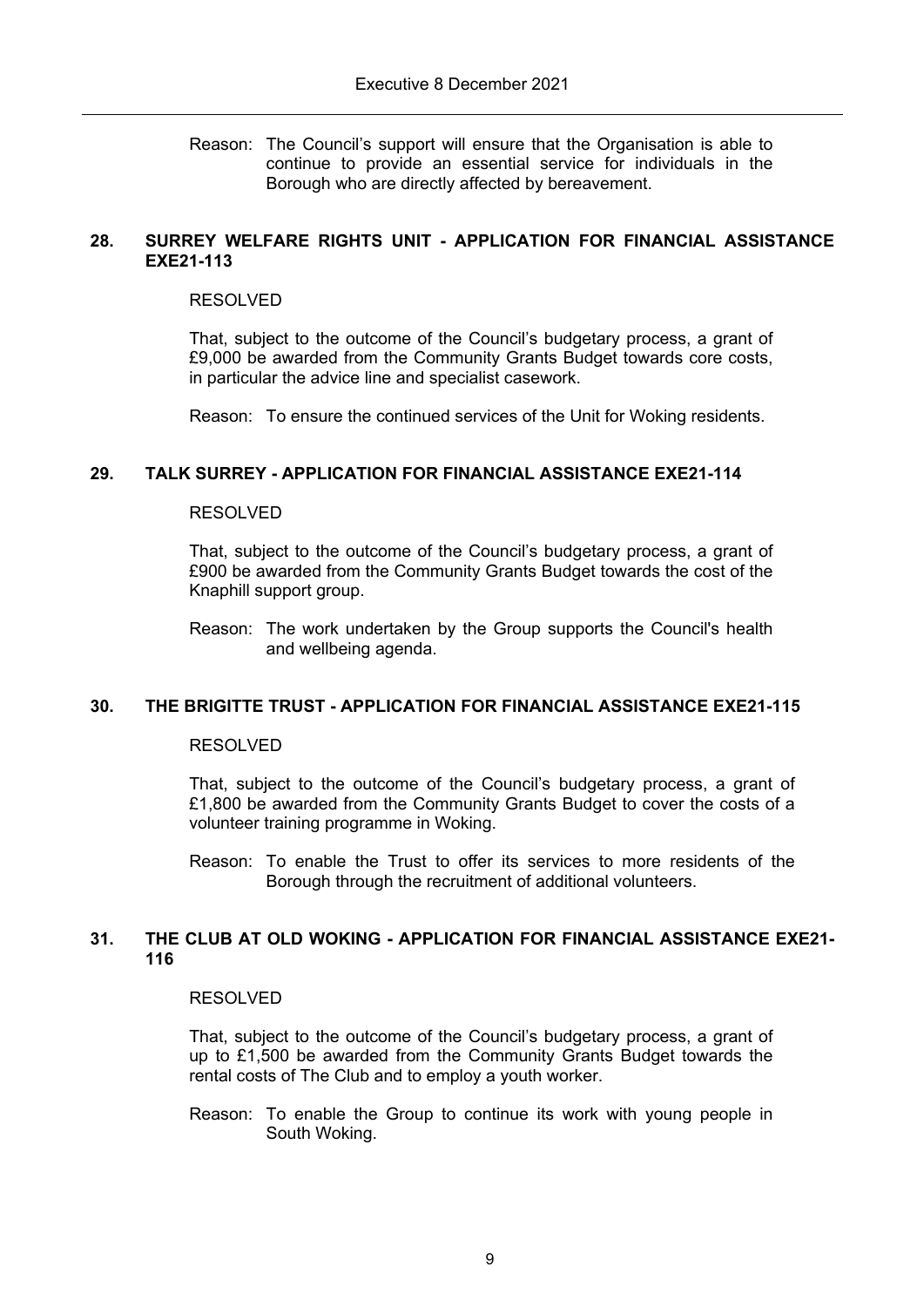# **32. THE COUNSELLING PARTNERSHIP - APPLICATION FOR FINANCIAL ASSISTANCE EXE21-117**

# RESOLVED

That, subject to the outcome of the Council's budgetary process, a grant of £2,500 be awarded from the Community Grants Budget towards the salary costs of the part-time Administrator and Clinical Services Manager.

Reason: To enable the Counselling Partnership to continue their work within the Borough of Woking.

# **33. THE LIGHTBOX - APPLICATION FOR FINANCIAL ASSISTANCE EXE21-146**

# RESOLVED

That no grant be awarded.

Reason: The constraints on the grants budget for the year ahead do not enable the application to be supported.

# **34. THE LIGHTHOUSE - APPLICATION FOR FINANCIAL ASSISTANCE EXE21-118**

The Executive received an application from The Lighthouse to continue its existing work to support the needs of those in the Borough who make use of its services, as well as to develop new programmes including the new Family Network Hub and the new Lighthouse located on the Barnsbury Estate.

Councillor Forster asked regarding the assessment which the Council had made regarding its increased usage in the Borough. The Executive was advised that that in 2019 the Group had assisted over 400 children in comparison with 1,000 this year. There had been a spike in demand for both the Foodbank and advice around debt, which had led to the launch of the Community Money Advice service in November 2020. It was noted that The Lighthouse continued to provide a borough-wide and holistic service which assisted some of Woking's most vulnerable residents.

Councillor Davis stated that he had visited The Lighthouse and had been advised of the excellent work which had taken place. The Organisation would have the option of seeking funding through the Surrey County Council Members' Allocations Scheme.

# RESOLVED

That, subject to the outcome of the Council's budgetary process, a grant of £16,400 be awarded from the Community Grants Budget towards operational costs.

Reason: To enable the Charity to continue to engage with a high number of users from Woking including those from different cultural backgrounds and ages, with its broad and diverse offer of support for the community and for people in Woking who need help.

# **35. THE MAYBURY CENTRE - APPLICATION FOR FINANCIAL ASSISTANCE EXE21-119**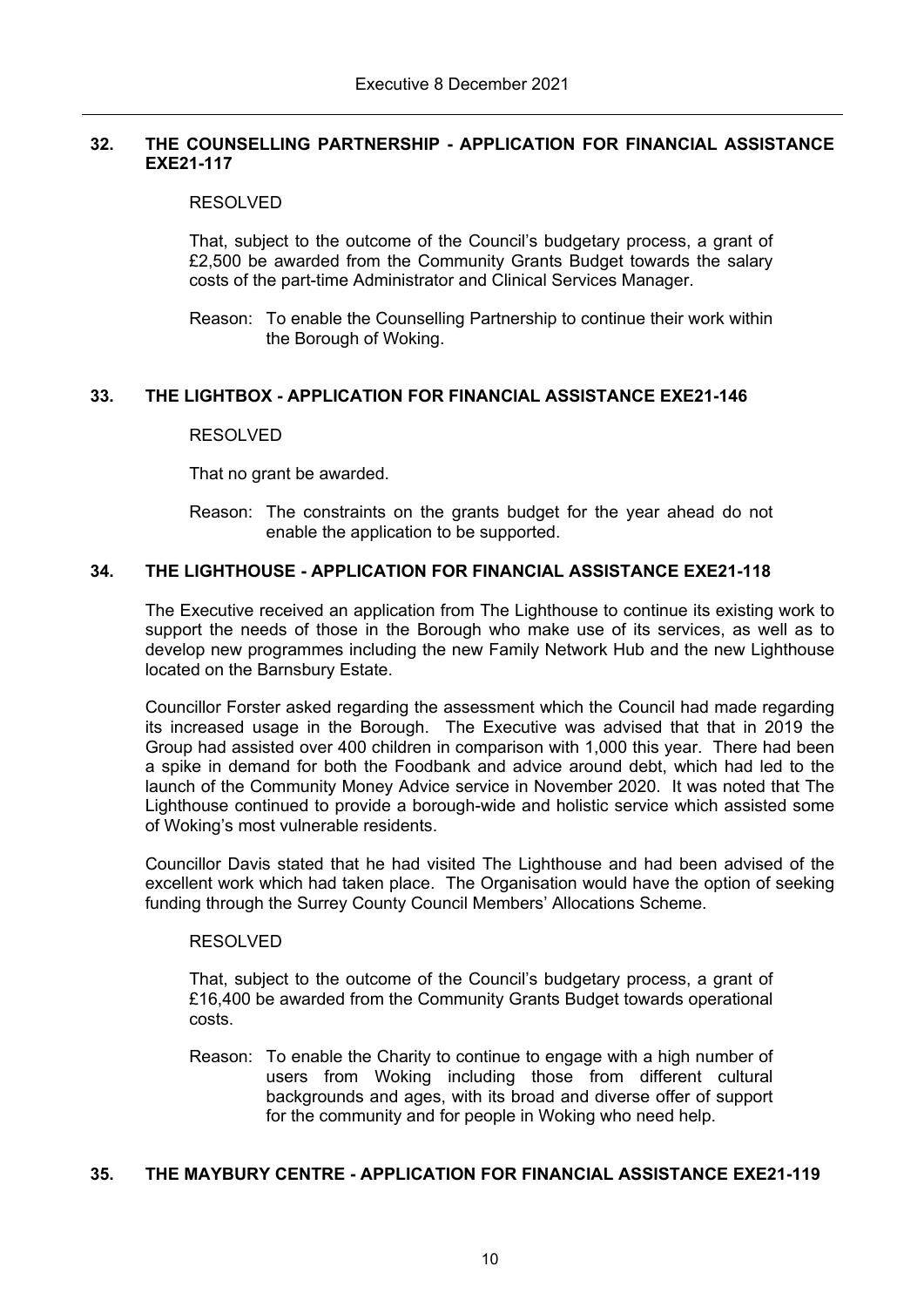- That (i) subject to the outcome of the Council's budgetary process, a revenue grant of £16,800 be awarded from the Community Grants Budget towards the costs of the Maybury Centre (£2,300), the Liaise Women's Centre (£7,500), and the Schoolhouse Project (£7,000); and
	- (ii) in the event that the Maybury Centre requires further funds to manage the Centre through to the end of the 2022/23 financial year, the Centre will be advised to contact the Council for consideration through the Chief Executive's delegated Ostensible Authority in consultation with the Leader and Portfolio Holder.
- Reason: To enable the Centre to continue in providing its services, including the management of the Schoolhouse Project and the Liaise Women's Centre, whilst officers develop a plan for the future of the Centre.

# **36. THE PRISON FELLOWSHIP - APPLICATION FOR FINANCIAL ASSISTANCE EXE21- 120**

### RESOLVED

That no grant be awarded.

Reason: It is not felt that the Council can continue to support the application in light of its own financial standing.

### **37. THE WOKING COMMUNITY FURNITURE PROJECT - APPLICATION FOR FINANCIAL ASSISTANCE EXE21-123**

#### RESOLVED

That, subject to the outcome of the Council's budgetary process, subject to the outcome of the Council's budgetary process, a one-off grant of up to £10,000 be awarded from the Community Grants Budget towards the salary cost of the role applied for.

Reason: To assist the group continue to provide part-time employment opportunities to three people with mental health issues who had previously acted as volunteers.

# **38. WOKING AGE CONCERN - APPLICATION FOR FINANCIAL ASSISTANCE EXE21-125**

### RESOLVED

That, subject to the outcome of the Council's budgetary process, a grant of £10,000 be awarded from the Community Grants Budget towards the operating costs of Woking Age Concern.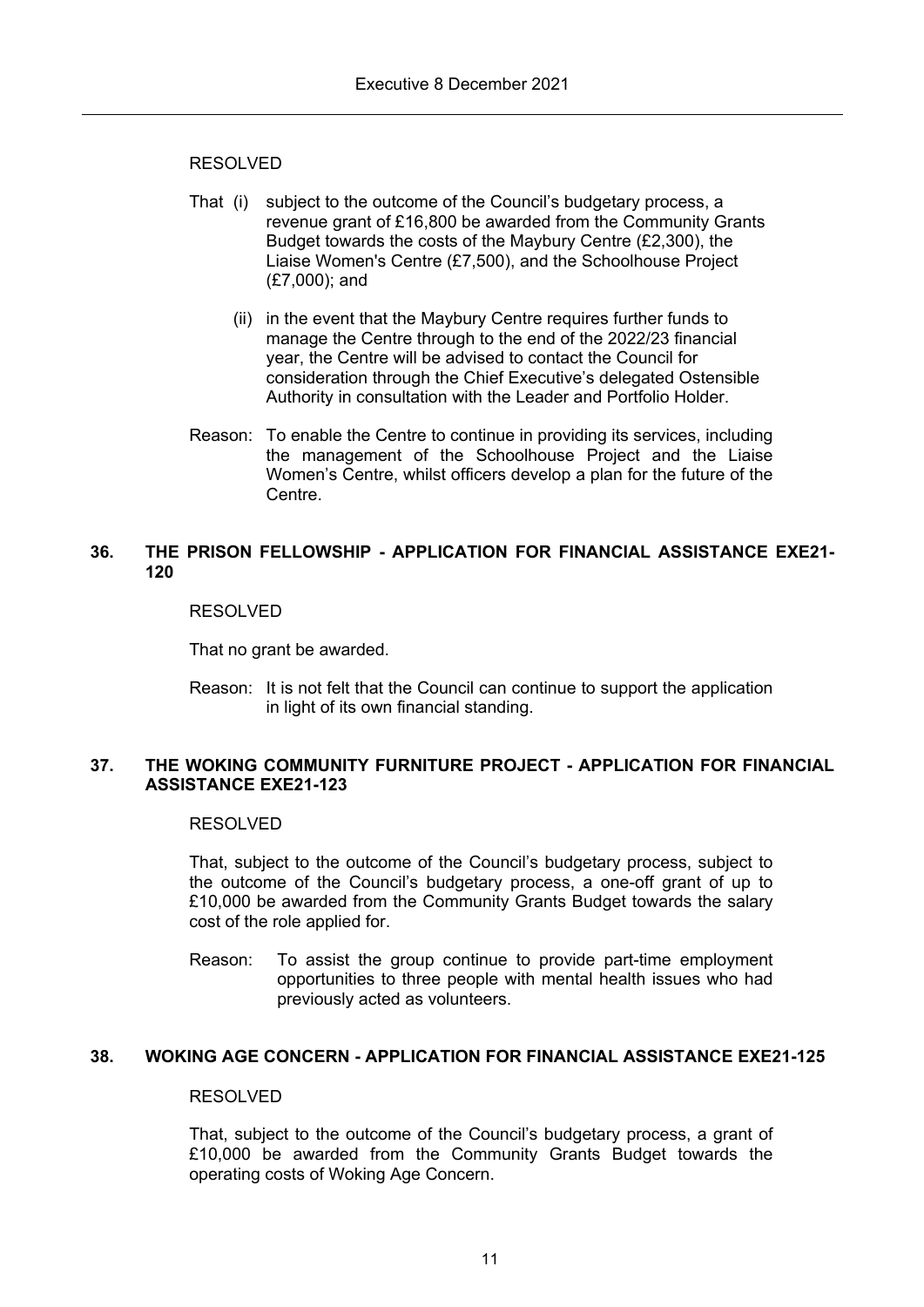Reason: To enable older and more isolated members of community to receive befriending, information, support and emergency help.

### **39. WOKING AND DISTRICT MEN'S SHED - APPLICATION FOR FINANCIAL ASSISTANCE EXE21-126**

#### RESOLVED

That, subject to the outcome of the Council's budgetary process, a grant of £2,700 be awarded from the Community Grants Budget towards the cost of consumables.

Reason: To enable older people to benefit from a practical community activity.

### **40. WOKING AND SAM BEARE HOSPICES - APPLICATION FOR FINANCIAL ASSISTANCE EXE21-127**

#### RESOLVED

That, subject to the outcome of the Council's budgetary process, a grant of £25,000 be awarded from the Community Grants Budget towards the cost of the Associate Clinical Nurse Specialist in the community.

Reason: To support the community nursing team in providing care and support to patients in their own homes in the Borough.

### **41. WOKING AND WEYBRIDGE BRANCH OF PARKINSON'S UK - APPLICATION FOR FINANCIAL ASSISTANCE EXE21-128**

#### RESOLVED

That, subject to the outcome of the Council's budgetary process, funding be awarded at the level of £1,600 from the Community Grants Budget towards hydrotherapy sessions for its Woking-based members.

Reason: The provision of accessible hydrotherapy sessions will help those in the Borough living with Parkinson's to maintain a level of mobility and pain relief for as long as possible, and is in line with the identified priority areas in the Council's Health and Well Being Strategy.

# **42. WOKING ASIAN BUSINESS FORUM - APPLICATION FOR FINANCIAL ASSISTANCE EXE21-142**

# RESOLVED

That, subject to the outcome of the Council's budgetary process,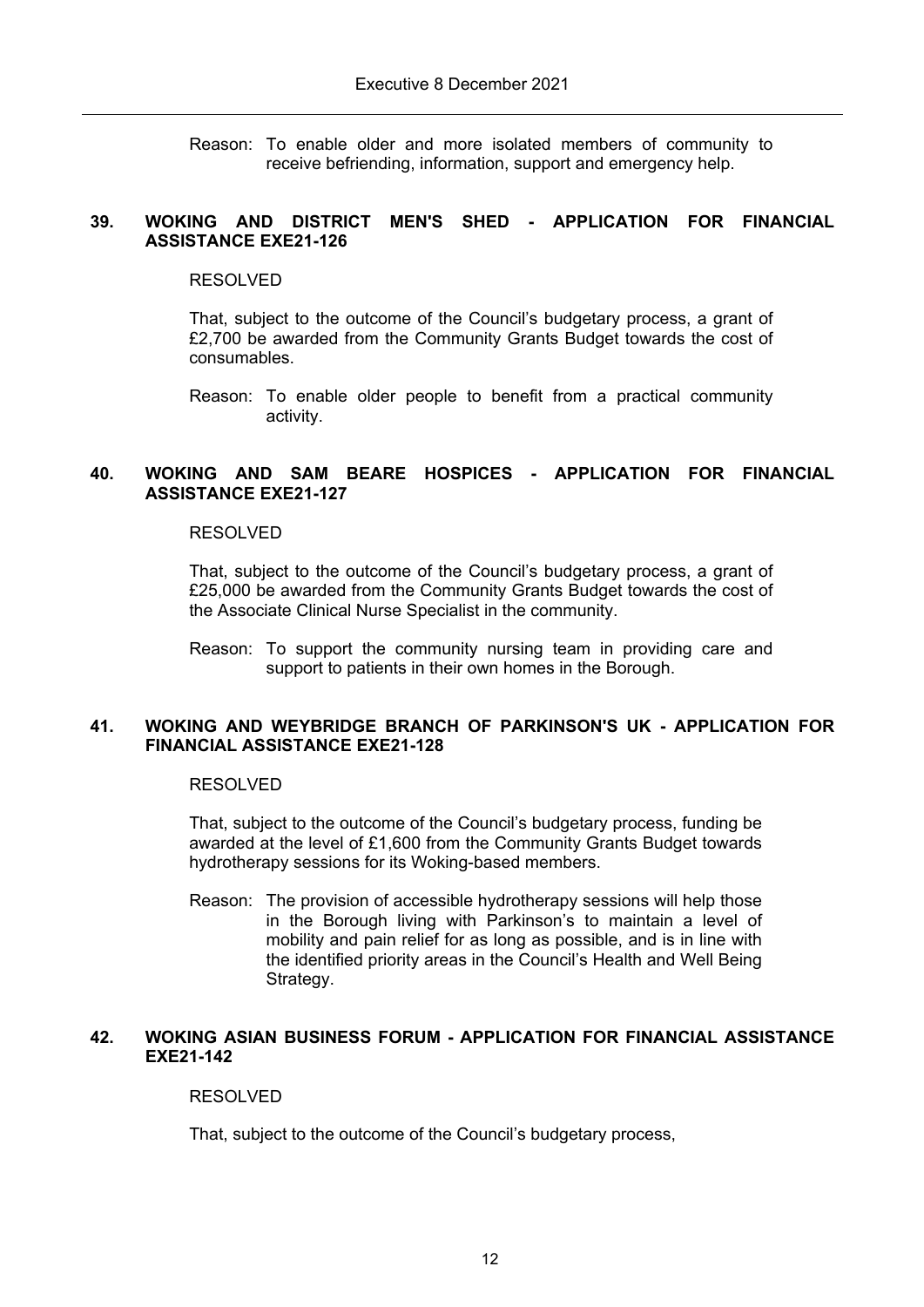- (i) a grant of £5,000 be awarded from service budgets towards the running costs of the Forum; and
- (ii) the allocation of funding of £10,000 to the Woking Asian Business Forum to manage the Alpha Road Community Hall be noted.
- Reason: To enable the valued community work undertaken by the Forum to continue.

### **43. WOKING COMMUNITY TRANSPORT (BUSTLER) - APPLICATION FOR FINANCIAL ASSISTANCE EXE21-130**

#### RESOLVED

That, subject to the outcome of the Council's budgetary process, a grant of £175,757 be awarded from the Community Grants Budget towards the core costs of the existing Borough-wide Dial-a-Ride service, additionally conditional on a Service Level Agreement being in place from April 2022.

Reason: To support the Dial-a-Ride service across the Borough of Woking.

# **44. WOKING COMMUNITY TRANSPORT (TOWN CENTRE BUGGY) - APPLICATION FOR FINANCIAL ASSISTANCE EXE21-131**

### RESOLVED

That, subject to the outcome of the Council's budgetary process, a grant of £18,000 be awarded from the Community Grants Budget to assist towards the costs of the Town Centre Buggy service operated by Woking Community Transport.

Reason: To enable Woking Community Transport to continue to provide the Town Centre Buggy service in Woking.

### **45. WOKING DISTRICT SCOUTS (HANDICAMP) - APPLICATION FOR FINANCIAL ASSISTANCE EXE21-132**

#### RESOLVED

That, subject to the outcome of the Council's budgetary process, a grant of £3,150 be awarded from the Community Grants Budget towards the running costs of Handicamp, such as the hiring of the scaffolding for the abseiling activity.

Reason: To ensure the continued services of the Group for Woking residents.

### **46. WOKING PEOPLE OF FAITH - APPLICATION FOR FINANCIAL ASSISTANCE EXE21- 134**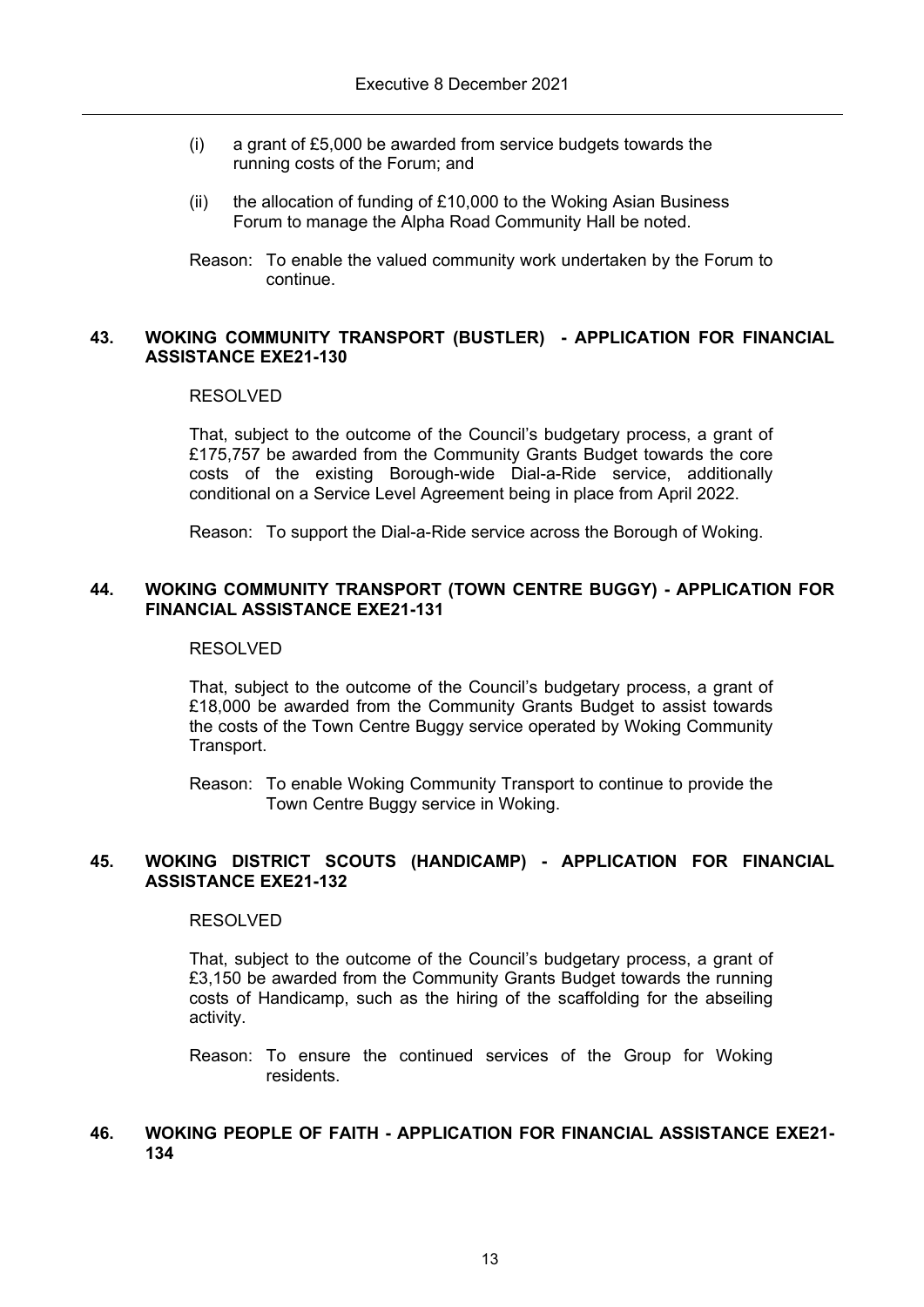That, subject to the outcome of the Council's budgetary process, a grant of £1,000 be awarded from the Community Grants Budget towards the core costs of the Group.

Reason: To enable the Group to continue to build strong relationships between people of different faiths and culture in the Borough.

# **47. WOKING SHOPMOBILITY - APPLICATION FOR FINANCIAL ASSISTANCE EXE21-135**

(In accordance with the Members' Code of Conduct, Councillor Forster declared a nonpecuniary interest in this item, arising from his role as a Council representative on the Group. The interest was such that speaking was permissible.)

The Executive received an application from Woking ShopMobility to continue its service of enabling barrier-free access to shopping and business facilities in Woking by providing selfdriven motorised equipment or manual wheelchairs.

Councillor Forster asked whether the Council had conducted an assessment on equality and accessibility, noting that the Group had slightly increased its charges for its services, and asked whether the same approach should be taken as for the Town Centre Buggy. Councillor Ashall advised that Equality Assessments for applications were undertaken by the Council's Senior Equalities Officer and were attached to the covering report as appendix 5. No reduction in funding had been proposed for the Town Centre Buggy as Woking Community Transport had requested a reduced grant for the Bustler service of circa £30,000 in comparison with the previous year.

# RESOLVED

That, subject to the outcome of the Council's budgetary process, a grant of £11,250 be awarded from the Community Grants Budget towards the running costs of ShopMobility.

Reason: To ensure the continued services of the Group for Woking residents.

### **48. WOKING STREET ANGELS - APPLICATION FOR FINANCIAL ASSISTANCE EXE21- 136**

### RESOLVED

That, subject to the outcome of the Council's budgetary process, a grant of £1,500 be awarded from the Community Grants Budget towards the costs of the service.

Reason: To ensure the continued services of the Group in the Town Centre during the night-time economy.

# **49. WOKING STROKEABILITY - APPLICATION FOR FINANCIAL ASSISTANCE EXE21- 137**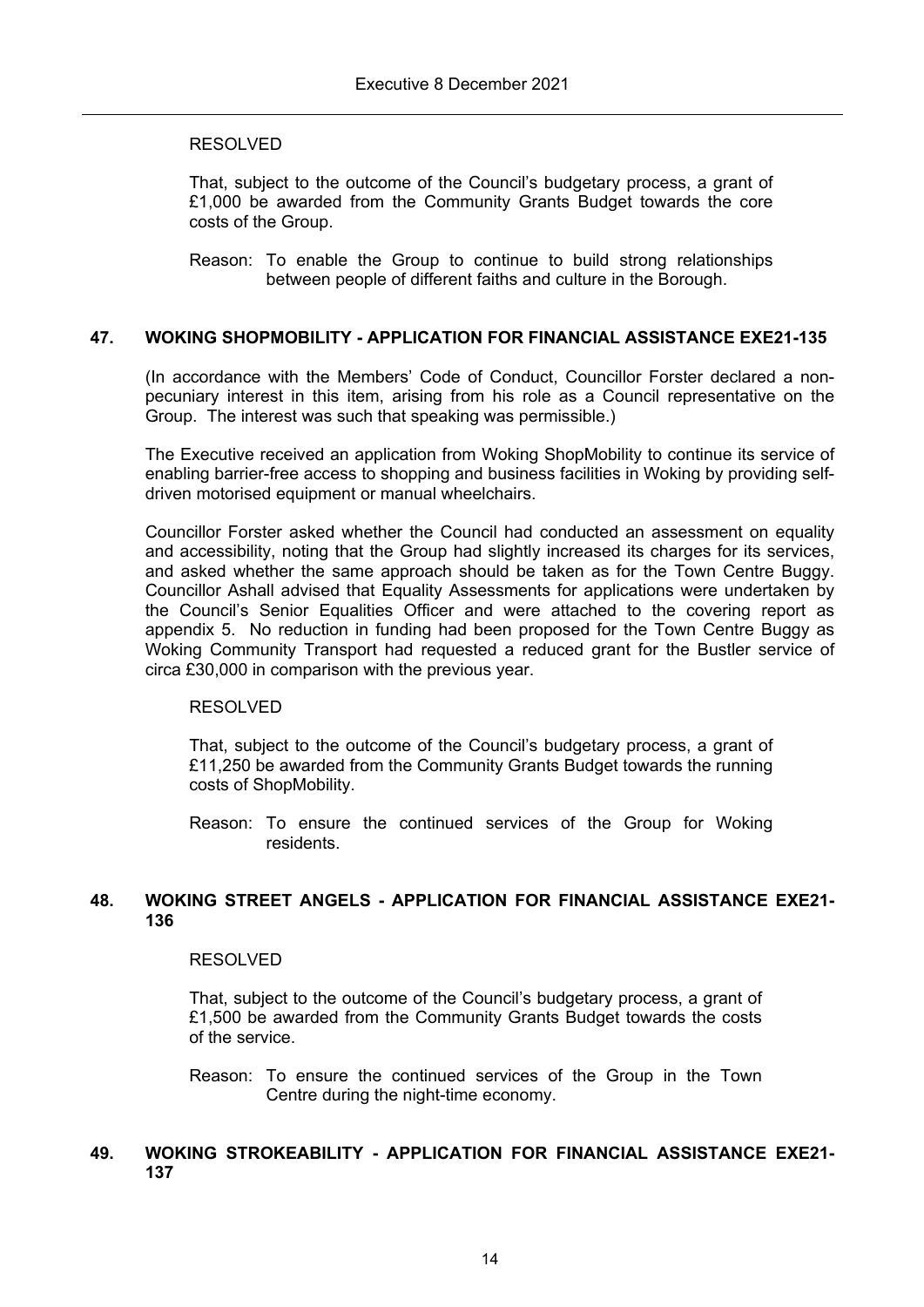That, subject to the outcome of the Council's budgetary process, a grant of £800 be awarded from the Community Grants Budget towards the costs of offering free transport to members travelling to and from exercise sessions at either the Leisure Centre or the pool at Woking Homes.

Reason: Woking Strokeability provides a valued service to stoke sufferers through its exercise and aqua aerobics sessions held in the community.

### **50. WOKING TALKING NEWSPAPER (1988) ASSOCIATION - APPLICATION FOR FINANCIAL ASSISTANCE EXE21-138**

### RESOLVED

That, subject to the outcome of the Council's budgetary process, funding of £450 be awarded from the Community Grants Budget towards the production of the talking newspaper.

Reason: To enable Woking Talking Newspaper to continue to provide its service to those people in the Borough with a visual impairment.

# **51. YORK ROAD PROJECT - APPLICATION FOR FINANCIAL ASSISTANCE EXE21-139**

#### RESOLVED

That, subject to the outcome of the Council's budgetary process, funding of £48,100 be awarded from the Community Grants Budget towards the cost of the service.

Reason: To enable the York Road Project to continue its existing valued service provision in the Borough.

#### **52. YOURSANCTUARY - APPLICATION FOR FINANCIAL ASSISTANCE EXE21-140**

#### RESOLVED

That, subject to the outcome of the Council's budgetary process, a grant of £21,800 be awarded from the Community Grants Budget towards the cost of the service.

Reason: To enable the excellent and valued work of the Group tackling Domestic Abuse to take place.